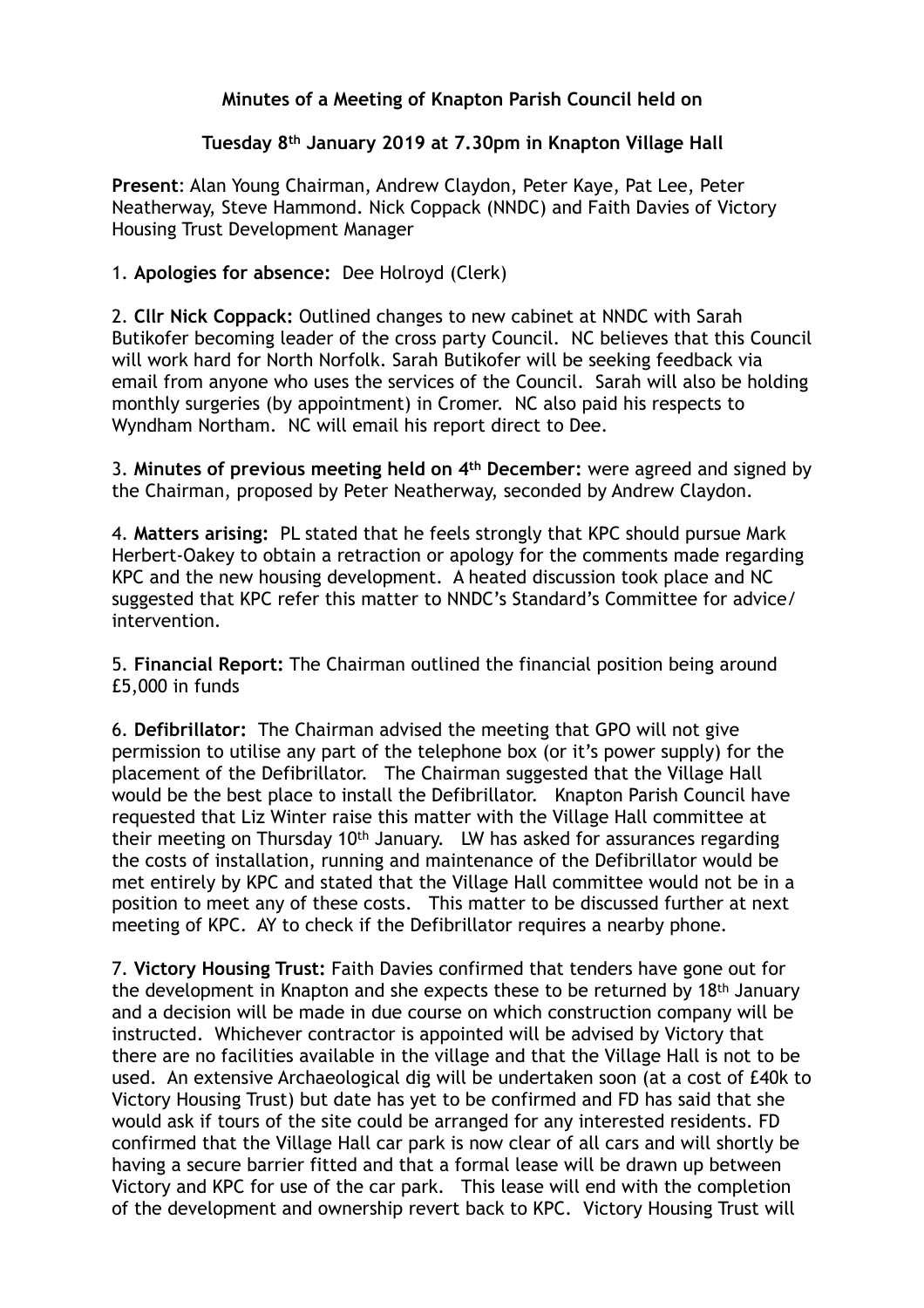pay for all legal fees incurred. The car park will be one of the first tasks undertaken in the development. FD continued to outline plans for the clearing of the pond area and a discussion followed regarding the ownership of the pond as it appears that NNDC do not own it. It may be that Victory will allow KPC to own the pond and pay them a sum for maintenance of the pond for up to 15 years. No decision has yet been made on this. During the development of the site the footpath will be maintained for access to the bus stop at all times. The Beacon will be moved but further discussions are needed to decide where it should be located. The flag pole will remain in its current position.

Following an item on the news regarding the Government's plans to make all new housing developments carry a maximum road speed of 20 MPH the Chairman said he will try to ascertain if this will apply to the development in Knapton.

FD also informed the meeting that there has been a merger between Victory Housing Trust and Flagship Housing Group.

8. **Playground:** The Chairman met with Peter Chambers and a quote has been received for replacing the current playground equipment. Some illustrations were distributed for information. It was mentioned that perhaps some kind of maintenance and/or annual inspection can be included in the final price. A sum of around £13,000 would be required to fund the replacement equipment. KPC have ring-fenced £4,000 but would need to source the remaining sum from grant application. The Chairman suggested that perhaps Victory would like to contribute £4,000 or so to this very worthwhile project. FD has said it will be discussed at Victory and she will let the Chairman know what is decided. The Chairman and Dee will work together preparing the grant application and NC has kindly agreed to be a Trustee.

9. **Any other business:** It is understood that a Road Ranger (Steven Wright) will be visiting the village in February. SH raised the subject of the condition of the roads in the village, especially with regards to cleaning the signage, overhanging branches and hedges. SH and PN will both look at the condition of the above mentioned items and draw up a list to be brought to the Road Ranger's attention. With the current road closure in Swafield, it has been noted that the volume of traffic using Hall Lane has substantially increased and traffic has been at a standstill there on occasions.

**KPC Vacancy:** It has been decided to hold off until May to fill the vacancy for another Parish Councillor.

**Knapton News:** LW is pleased to advise that Andy Weston has agreed to assist her and she welcomes any input from KPC for the March edition by the end of February.

**Church news:** LW advised that a team of bell ringers visited the church and rung a full peal of the bells recently.

 LW stated that the hedges outside Knapton House/ Coach Houses are protruding into the road impeding visibility – could KPC please ask the owners to cut them back.